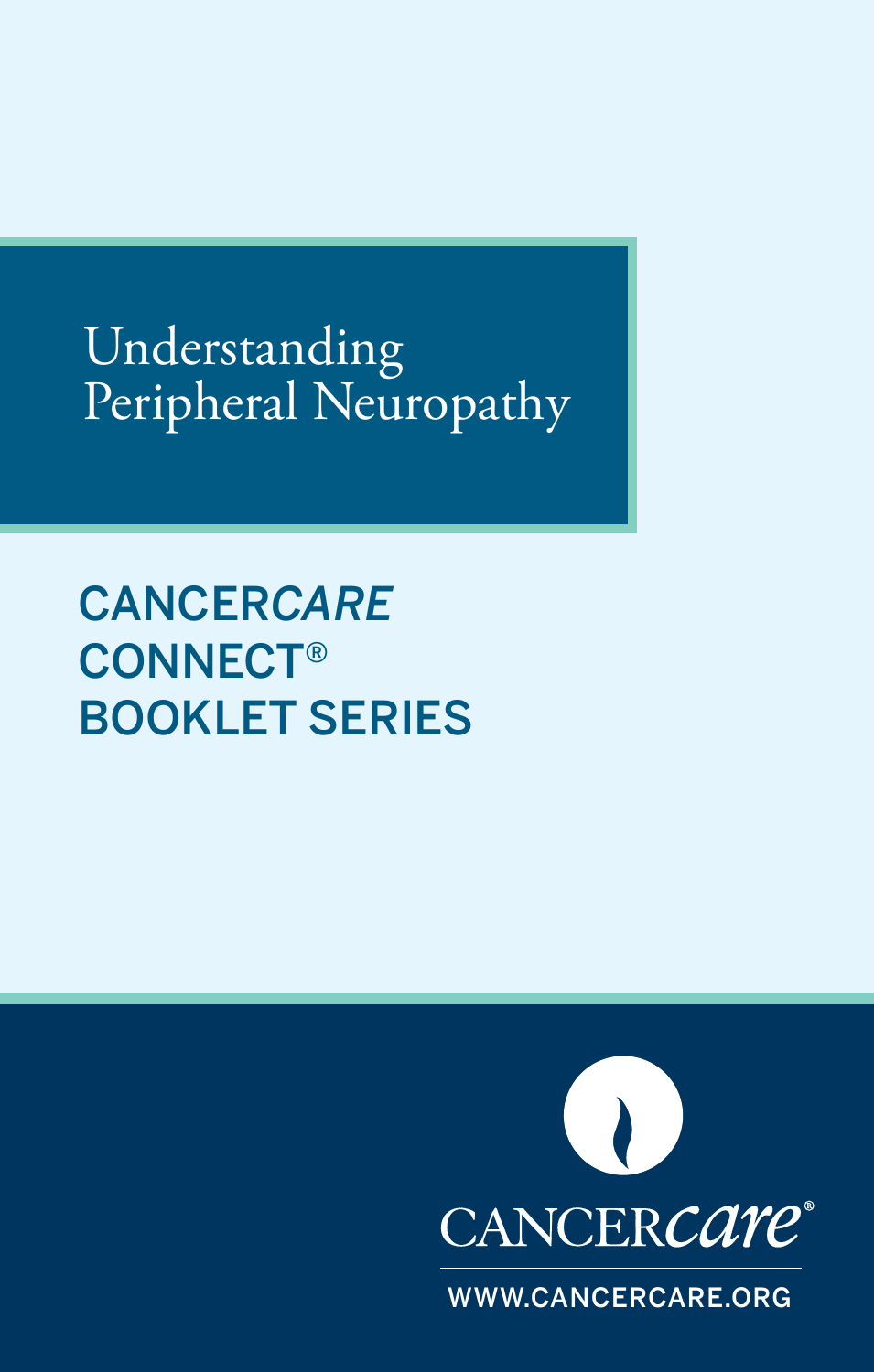

The Cancer*Care* Connect® Booklet Series offers up-to-date, easy-to-read information on the latest treatments, managing side effects and coping with cancer.

Founded in 1944, Cancer*Care* is the leading national organization providing free, professional support services and information to help people manage the emotional, practical and financial challenges of cancer. Our comprehensive services include case management, counseling and support groups over the phone, online and in person, educational workshops, publications and financial and co-payment assistance. All Cancer*Care* services are provided by master's-prepared oncology social workers and world-leading cancer experts.

Cancer*Care* relies on the generosity of supporters to provide our services completely free of charge to anyone facing a cancer diagnosis. If you have found this resource helpful and wish to donate, please do so online at www.cancercare.org/donate. You may also mail a check, payable to Cancer*Care*, to Cancer*Care*, Attn: Donations, 275 Seventh Avenue, New York, NY 10001.

Thank you.

Cancer*Care*® National Office 275 Seventh Avenue New York, NY 10001

Phone 212-712-8400 Fax 212-712-8495 Email info@cancercare.org Web www.cancercare.org

The content of this booklet is independent, non-promotional and free of commercial influence and bias.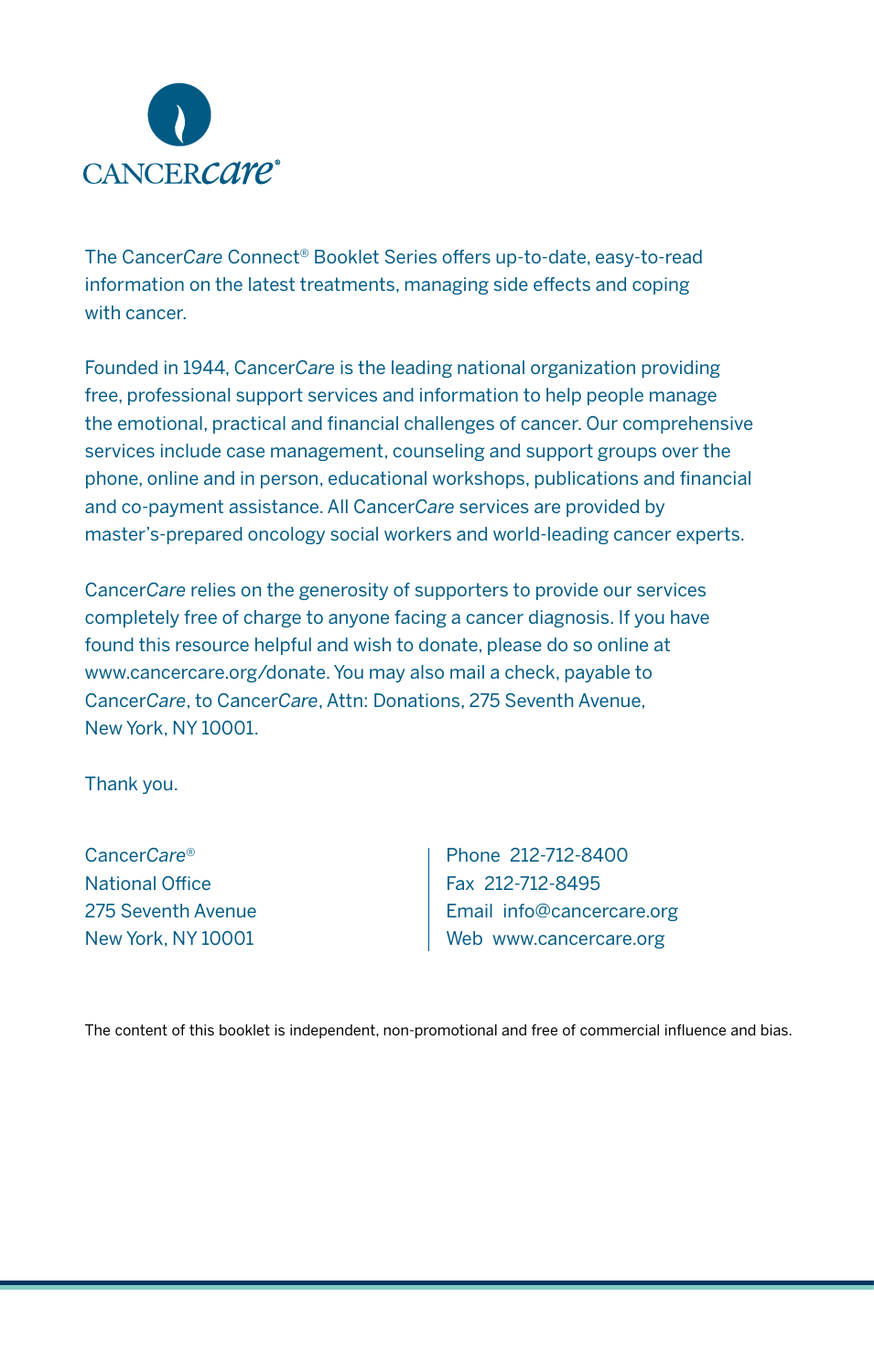# Understanding Peripheral Neuropathy

## TABLE OF CONTENTS

| The Role of Pharmacists in Your Cancer            |  |
|---------------------------------------------------|--|
| Communicating With Your Health Care Team 15       |  |
| CancerCare's Free Support Services and Programs17 |  |
|                                                   |  |
|                                                   |  |

#### EDITOR

#### Krisstina L. Gowin, DO

*Hematologist and Medical Oncologist, Integrative Medicine Specialist, Salish Integrative Oncology Care Center, Research Collaborator, Mayo Clinic Cancer Center, Adjunct Faculty, College of Health Promotion and Wellness, Arizona State University*

© 2021 Cancer*Care*®. All rights reserved. 12/2021 All people depicted in the photographs in this booklet are models, used for illustrative purposes only.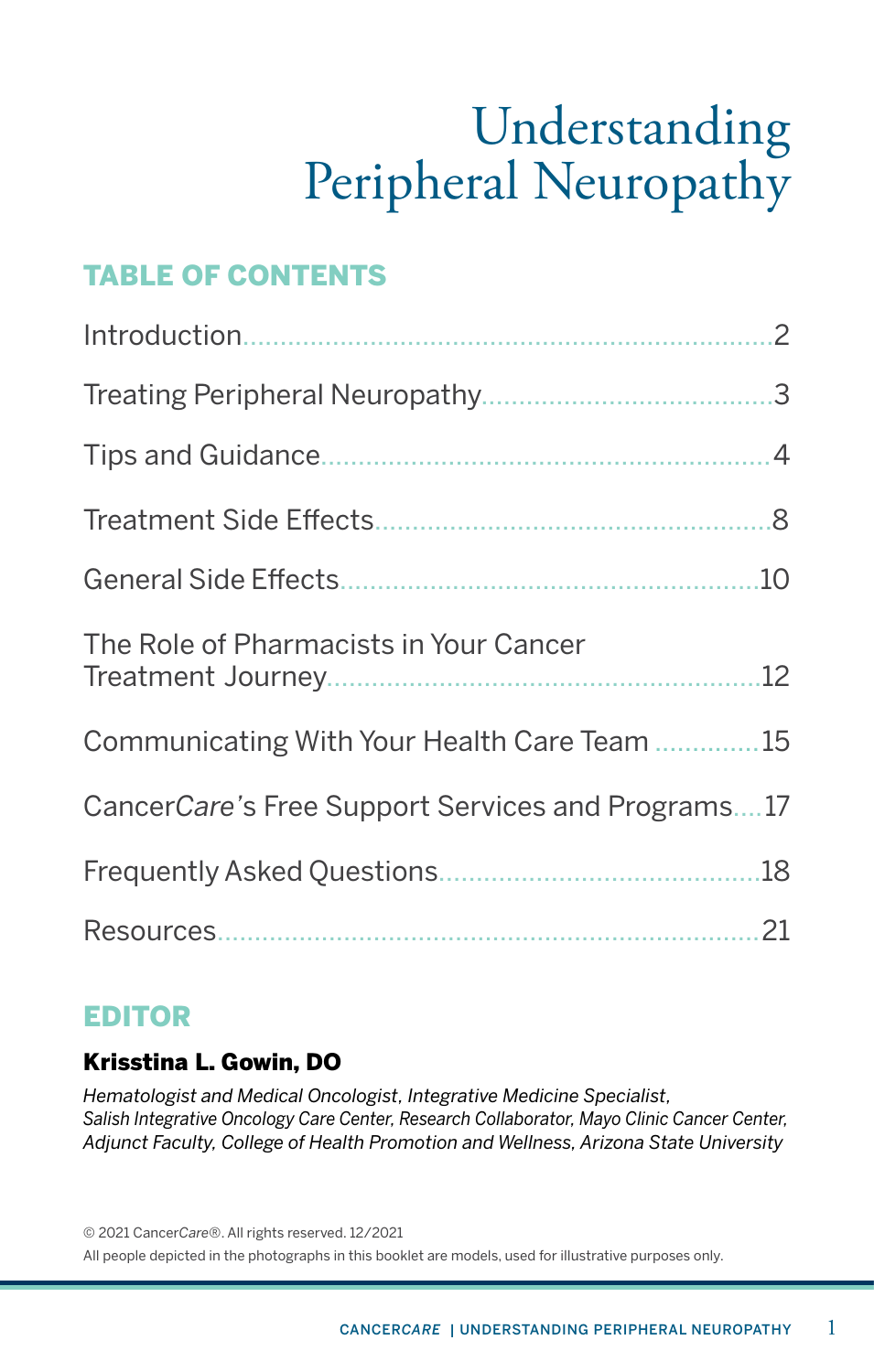<span id="page-3-0"></span>*Cancer treatments can cause peripheral neuropathy, a condition in which nerves that send signals from the brain and spinal cord to other parts of the body are damaged.* 

Talk to your health care team right away if you experience any of the symptoms of peripheral neuropathy, which include:

- Weakness
- Pain
- Muscle loss
- Loss of feeling in a particular area
- Loss of or reduced reflex responses
- Burning sensation along the route of a nerve in the body
- Tingling sensation in the hands, feet or other parts of the body
- Sharp, shooting pain
- Hearing loss
- Problems with balance with cancer or other conditions.

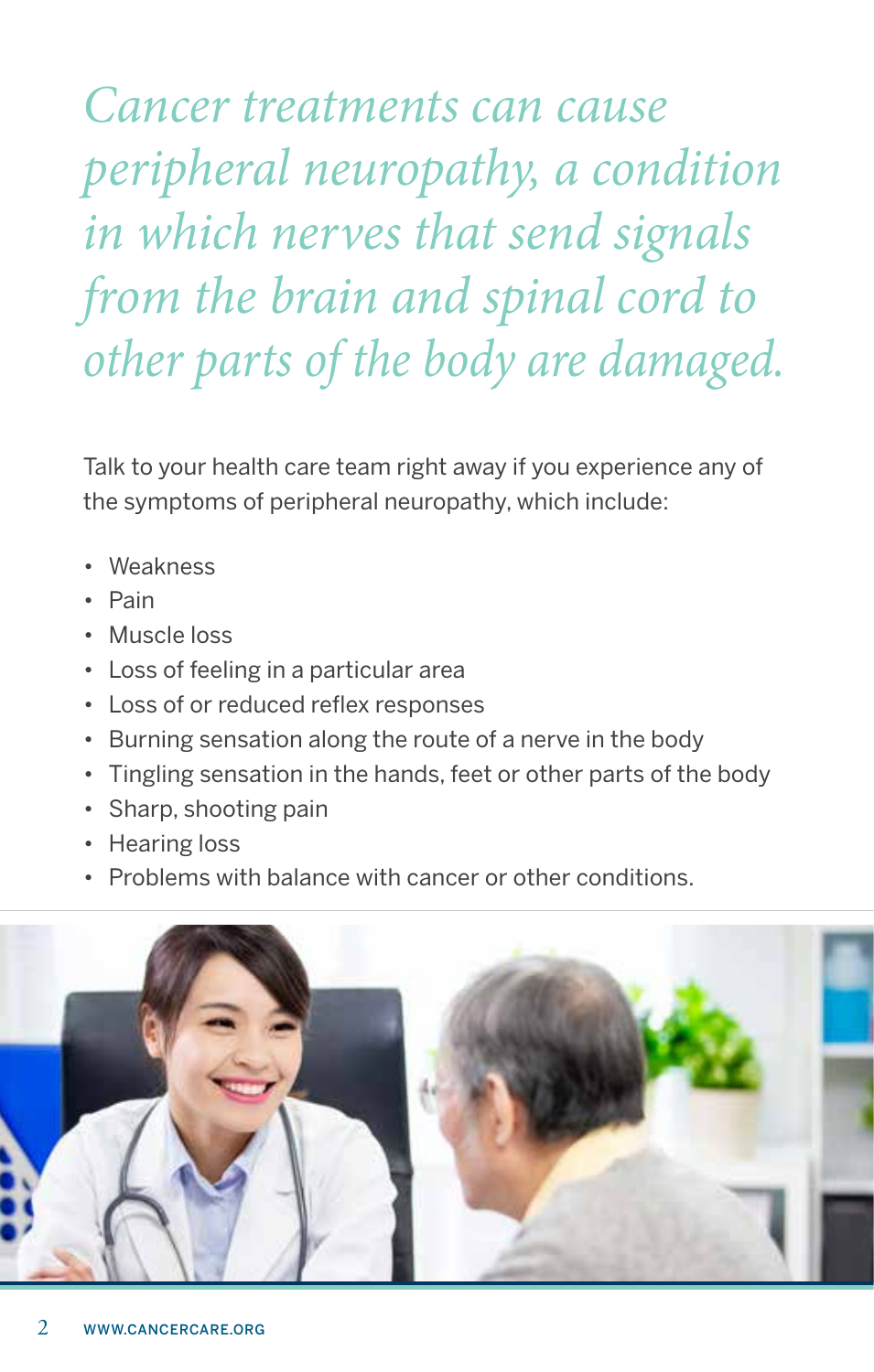# <span id="page-4-0"></span>Treating Peripheral Neuropathy

In people with cancer, peripheral neuropathy is usually caused by damage to nerves from surgery, radiation treatment and/or chemotherapy. It can also be caused by a tumor pressing on or penetrating a nerve. The factors that impact the degree to which someone experiences peripheral neuropathy include:

- The type of chemotherapy drug or combination of drugs used
- The chemotherapy dosage
- The way the chemotherapy is delivered: intravenously (into a vein) or subcutaneously (under the skin)
- The overall length of the treatment regimen
- The presence of contributing factors, such as diabetes or vitamin deficiencies

For mild symptoms, over-the-counter pain relievers such as acetaminophen (Tylenol) and ibuprofen (Motrin)) may be adequate.

Prescription medications used to relieve the pain of peripheral neuropathy include:

- **• Antidepressant medications.** Doses prescribed for the treatment of neuropathic pain are often smaller than the doses typically used to treat depression.
- **• Anticonvulsants.** Anticonvulsants alone or in combination with antidepressant medications can be helpful in treating neuropathic pain.
- **• Patches or creams.** Patches or creams can be applied directly to the affected site.
- **• Steroids.** Steroid medications are sometimes used in the short term to relieve severe neuropathic pain until a long-term treatment plan is in place.
- **• Opioids.** Opioids are often used in combination with other medications to manage severe neuropathic pain.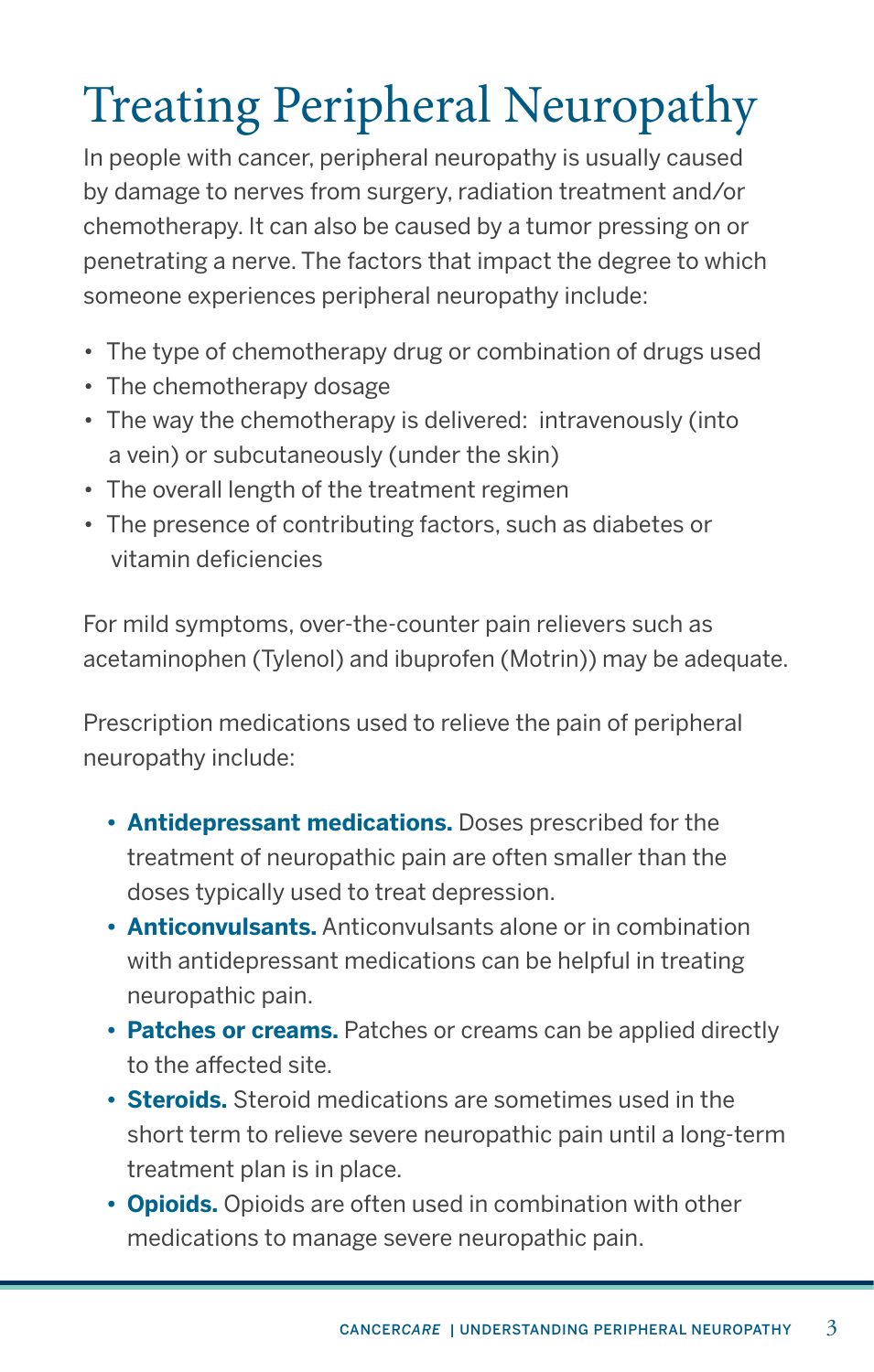<span id="page-5-0"></span>If you are currently receiving chemotherapy, your doctor may lower the dose of the drug, as long as it does not make the treatment less effective.

In addition, acupuncture or physical, occupational and relaxation therapy can be effective for neuropathic pain.

# Tips and Guidance

Symptoms of peripheral neuropathy may decrease over time. But it can take one or two years for the symptoms to go away completely, and some people may experience long-term symptoms.

There are a number of steps you can take to help manage and cope with this condition.

- **• Stay ahead of your pain.** Take prescribed and over-the-counter pain medication early in the day, and/or before symptoms become severe. The pain medication can often work more effectively this way.
- **• Pay attention to your feet.**
	- Set up areas in your home where you can sit to perform daily activities you may normally perform when standing up. Such activities include getting ready for the day and prepping meals.
	- Consider "rocker bottom" shoes. This type of shoe is characterized by a thicker sole and a rounded heel, which allows the foot to roll while walking, which can take some of the pressure off of your feet.
	- You can ask a member of your health care team if orthotics (customized foot supports) compression socks and/or a foot massage device are right for you.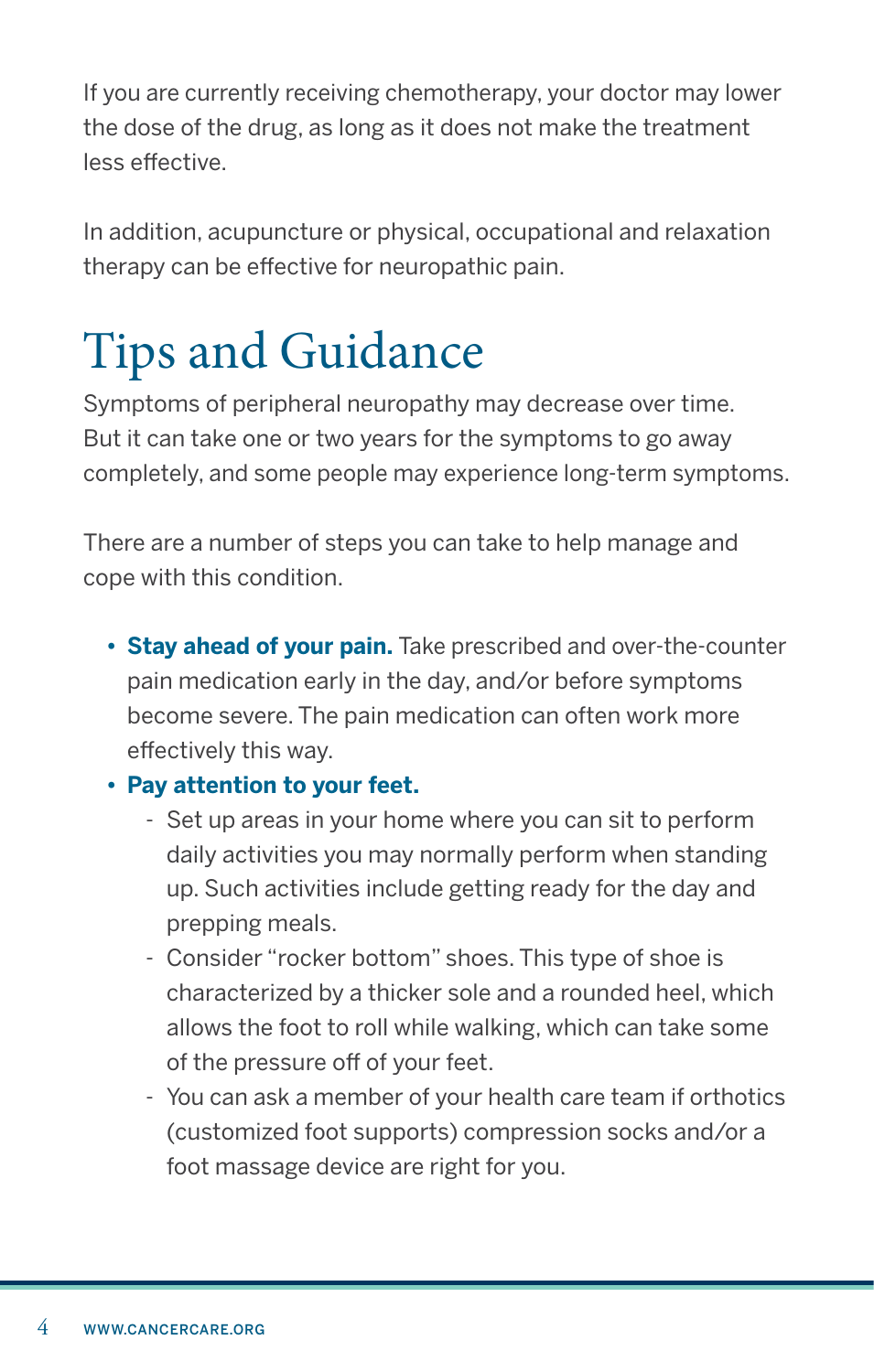- **• Buy household items with a wide grip.** If your hands feel clumsy or weak, consider buying kitchen knives, hammers and other household tools that have a wide grip. This prevents the hand from gripping too tightly, and can prevent discomfort. On a related note, take extra care when handling hot, sharp or dangerous objects.
- **• Give your hands a rest.** If your hands are affected by neuropathy and you do a lot of work on a computer, consider using voice recognition software. As an alternative to physically typing on a keyboard, you simply talk to the computer (or other device) and your words appear on the screen.
- **• Avoid alcoholic drinks.** Even a glass or two of wine or beer can affect your nerves, especially if the nerves have been exposed to chemotherapy.
- **• Do not smoke.** Studies have shown smoking can increase the pain of peripheral neuropathy.
- **• Consider a physical therapy evaluation.** If you have problems with balance, talk to a member of your health care team about a physical therapy evaluation. The evaluation will result in recommendations which can include the use of assistive devices such as canes, walkers with seated benches and bathing chairs.

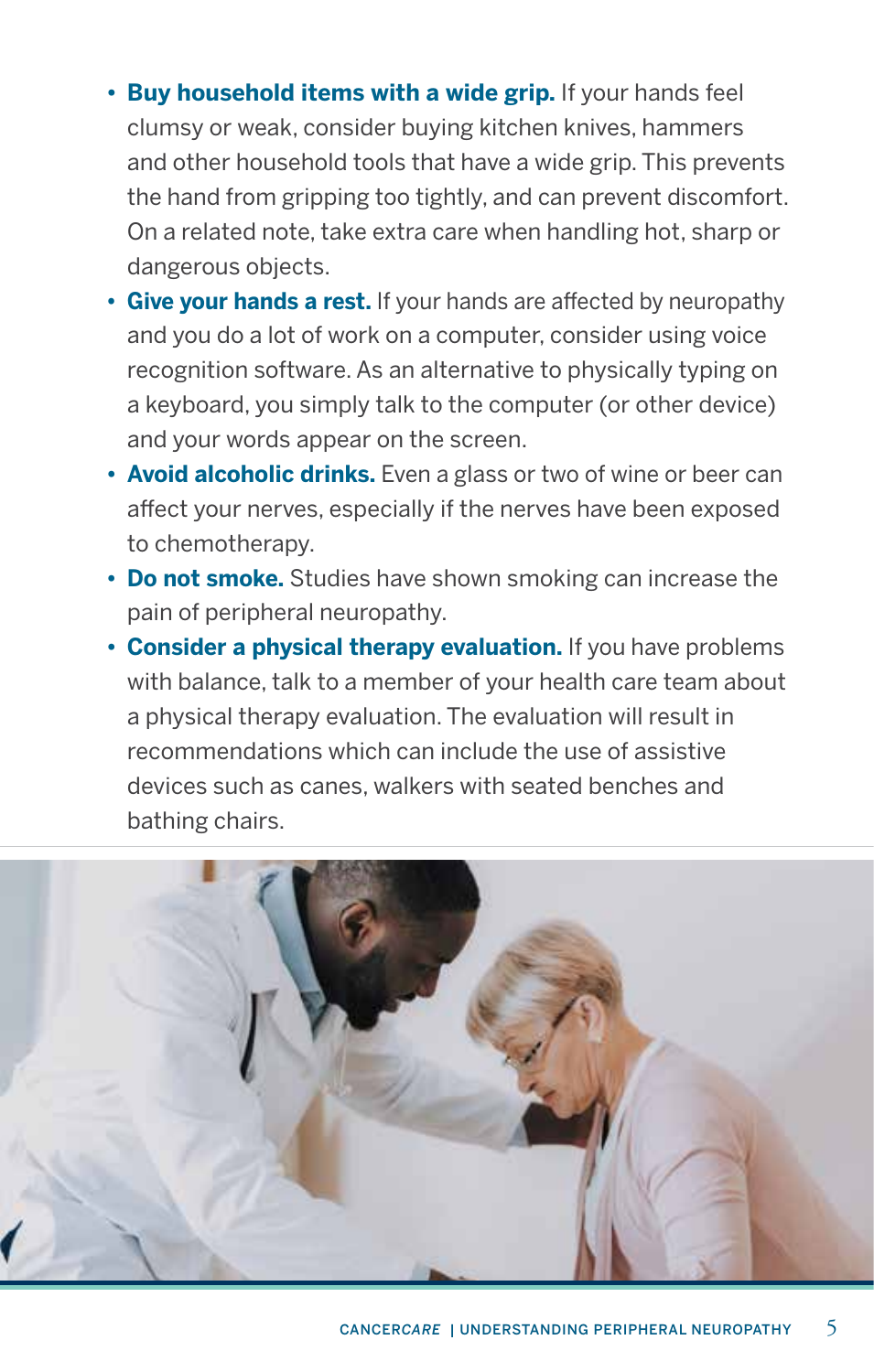Additionally, as peripheral neuropathy can cause muscle weakness and balance issues that can lead to falls, it's important to ensure your home is as safe as possible:

- Install handrails on stairs and in the bathtub or shower.
- Use nonslip mats in your bathtub or shower.
- Use an adhesive on the underside corners of large area rugs to keep them secured to the floor.
- Remove smaller loose rugs and mats.
- Clear your walkways and stairs of anything you could trip over, such as newspapers, shoes, books, decorative items and electrical cords.
- Move small pieces of furniture and decorative items away from high-traffic areas. If you have tables or other furniture with sharp edges, consider applying rubber corner guards for protection.
- Don't walk around the house barefoot or in slippers, stockings or socks. Instead, wear flat shoes with rubber soles.
- Make sure your home is well-lighted. Turn on the lights whenever you are in, or passing through, a room or hallway. Use nightlights to light hallways or rooms during the nighttime.
- Keep a flashlight with functioning batteries next to your bed.
- Turn on your outside lights if you are going out when it's dusk or dark.

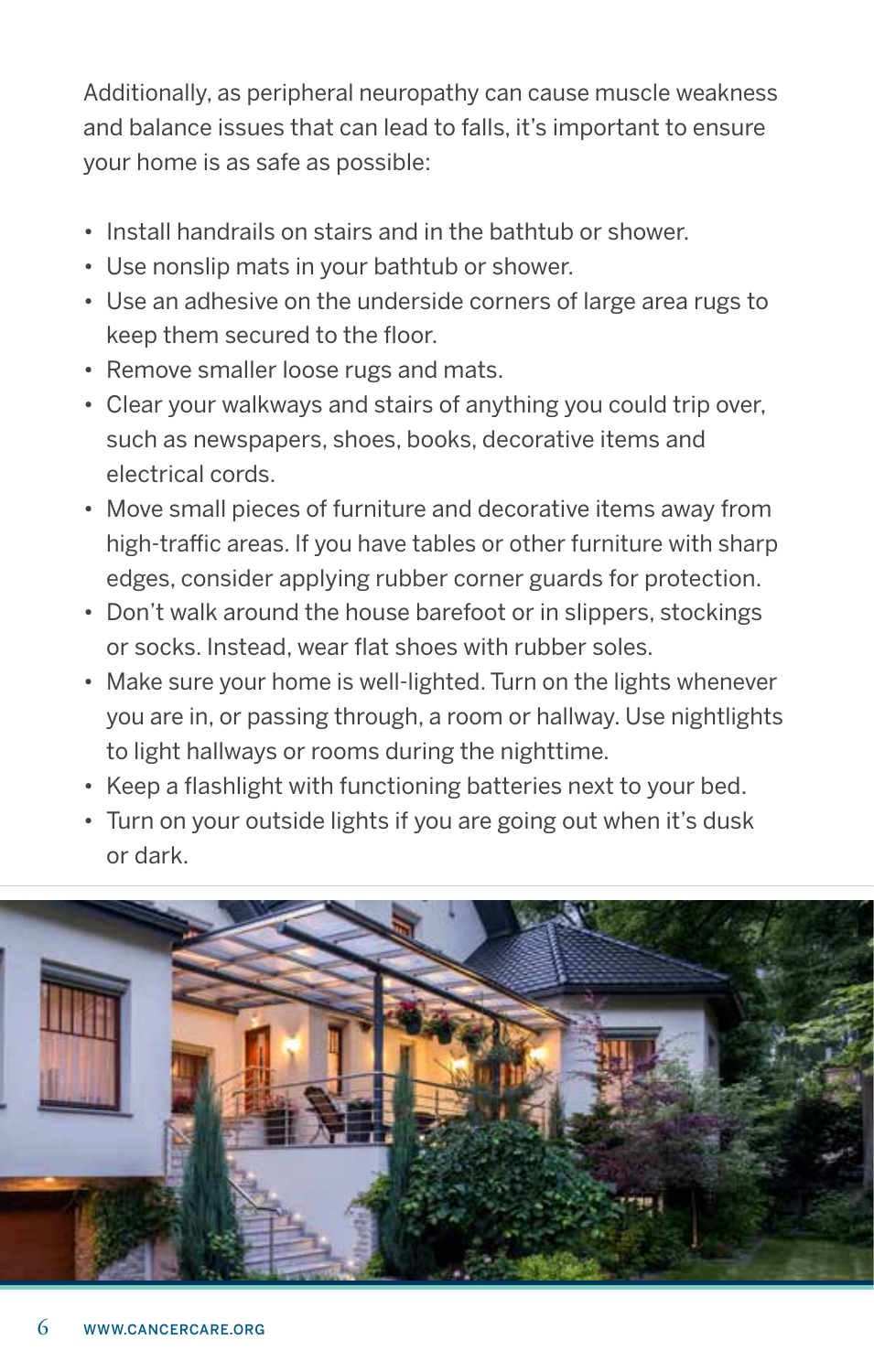# The Importance of Clinical Trials

**Clinical trials are the standard by which we measure the worth of new treatments and the quality of life of patients as they receive those treatments. For this reason, doctors and researchers urge people with cancer to take part in clinical trials.**

Your doctor can guide you in making a decision about whether a clinical trial is right for you. Here are a few things that you should know:

- Often, people who take part in clinical trials gain access to and benefit from new treatments.
- Before you participate in a clinical trial, you will be fully informed as to the risks and benefits of the trial, including any possible side effects
- Most clinical trials are designed to test a new treatment against a standard treatment to find out whether the new treatment has any added benefit.
- You can stop taking part in a clinical trial at any time for any reason.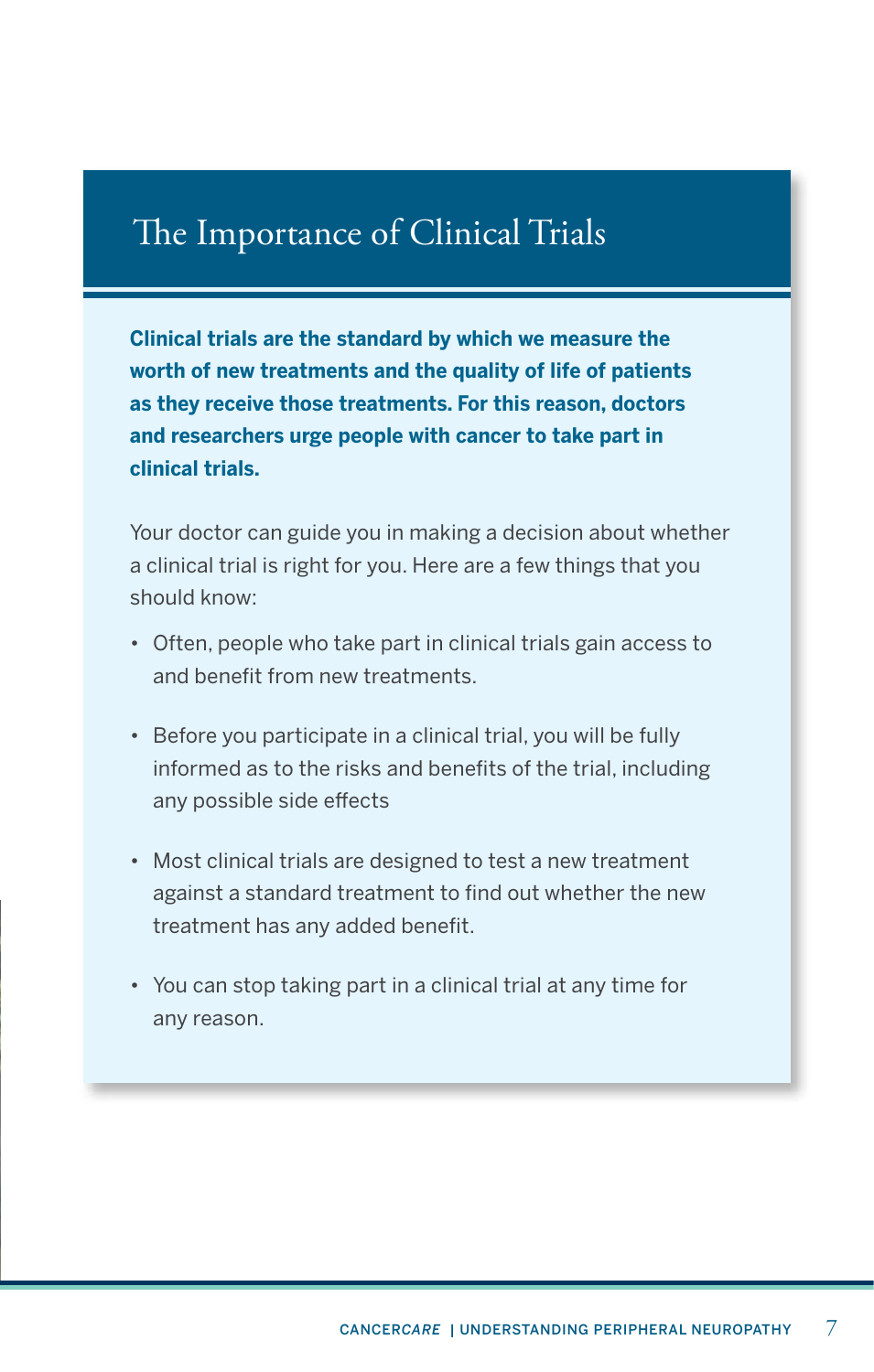# <span id="page-9-0"></span>Treatment Side Effects

Cancer treatments can cause side effects other than peripheral neuropathy. It's important that you report any side effects that you experience to your health care team so they can help you manage them. Report them right away—don't wait for your next appointment. Doing so will improve your quality of life and allow you to stick with your treatment plan. It's important to remember that not all people experience all side effects, and people may experience side effects not listed here.

### **Chemotherapy**

The side effects specific to chemotherapy depend on the type and dose of drugs given and the length of time they are used. They can include the following:

- **• Hair loss.** Depending on the treatment, hair loss may start anywhere from one to three weeks after the first chemotherapy session. Hair usually starts to grow back after the end of treatment. It may have a different texture or color, but these changes are usually temporary. Specially-designed scalp-cooling caps worn during chemotherapy infusions can reduce hair loss.
- **• Low white blood cell counts.** Chemotherapy may lead to low white blood cell counts, a condition called neutropenia. White blood cells play a key role in fighting infection. Your doctor can prescribe medication designed to help increase white blood cell counts. If you develop a fever (a sign of infection), let your health care team know immediately so you can get proper treatment.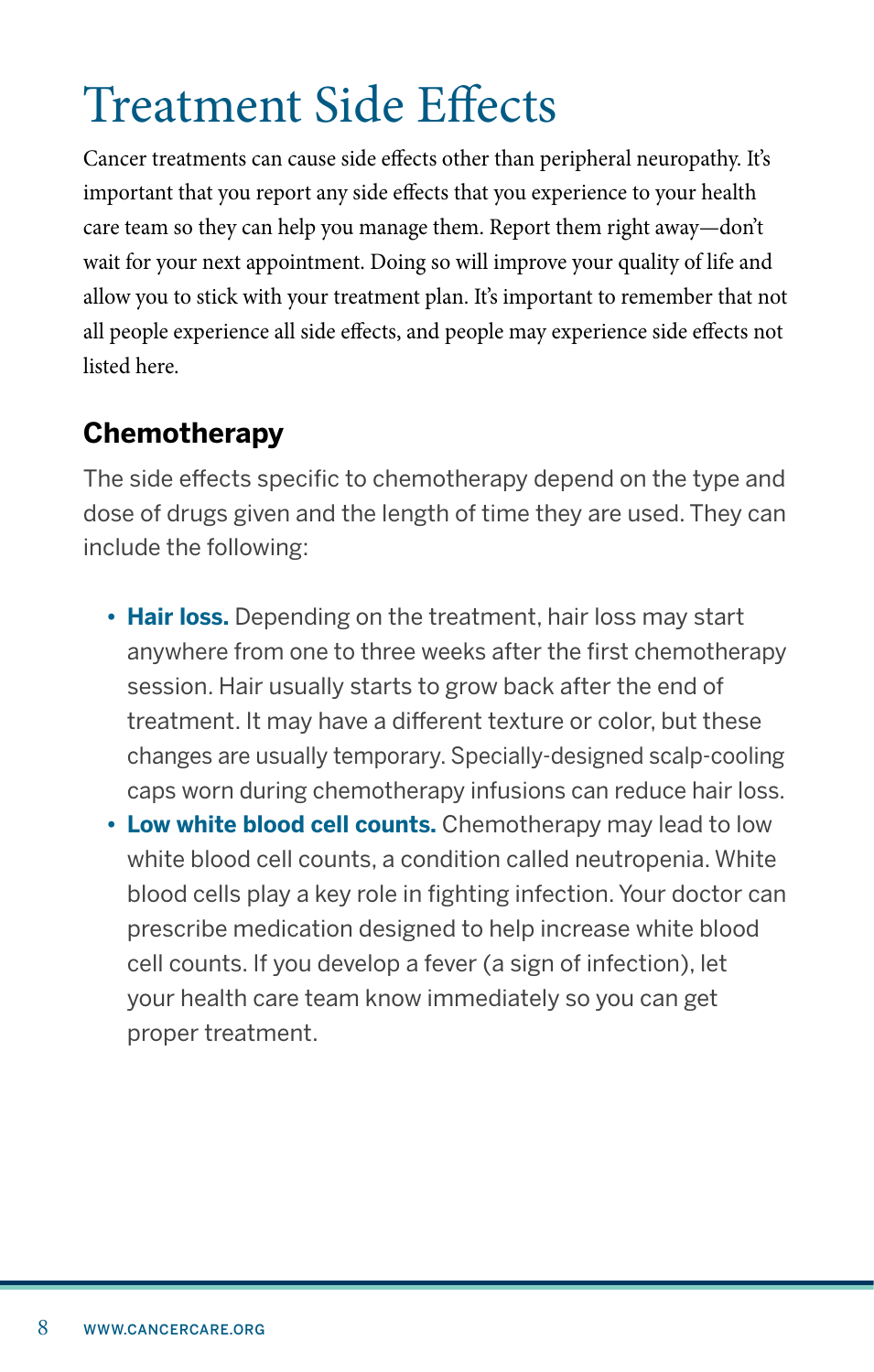- **• Mouth sores (mucositis).** Your doctor may recommend treatments such as:
	- **Coating agents.** These medications coat the entire lining of your mouth, forming a film to protect the sores and minimize pain.
	- **Topical painkillers.** These are medications that can be applied directly to your mouth sores.
	- **Over-the-counter treatments.** These include rinsing with baking soda, salt water, or using "magic mouthwash," a term given to a solution to treat mouth sores. Magic mouthwash usually contains at least three of these ingredients: an antibiotic, an antihistamine, an antifungal, a corticosteroid and/or an antacid.

Chemotherapy can also cause changes in the way food and liquids taste, including an unpleasant metallic taste in the mouth. Many people find switching to plastic utensils helps. It may also help to avoid eating or drinking anything that comes in a can and to use enamel-coated pots and pans for food preparation.

## **Radiation Therapy**

Changes to the skin are the most common side effects of external radiation therapy; those changes can include dryness, swelling, peeling, redness and blistering. If a reaction occurs, contact your health care team so an appropriate treatment can be prescribed. It's especially important to contact your health care team if there is any open skin or painful areas, as this could indicate an infection. Infections can be treated with an oral antibiotic or topical antibiotic cream.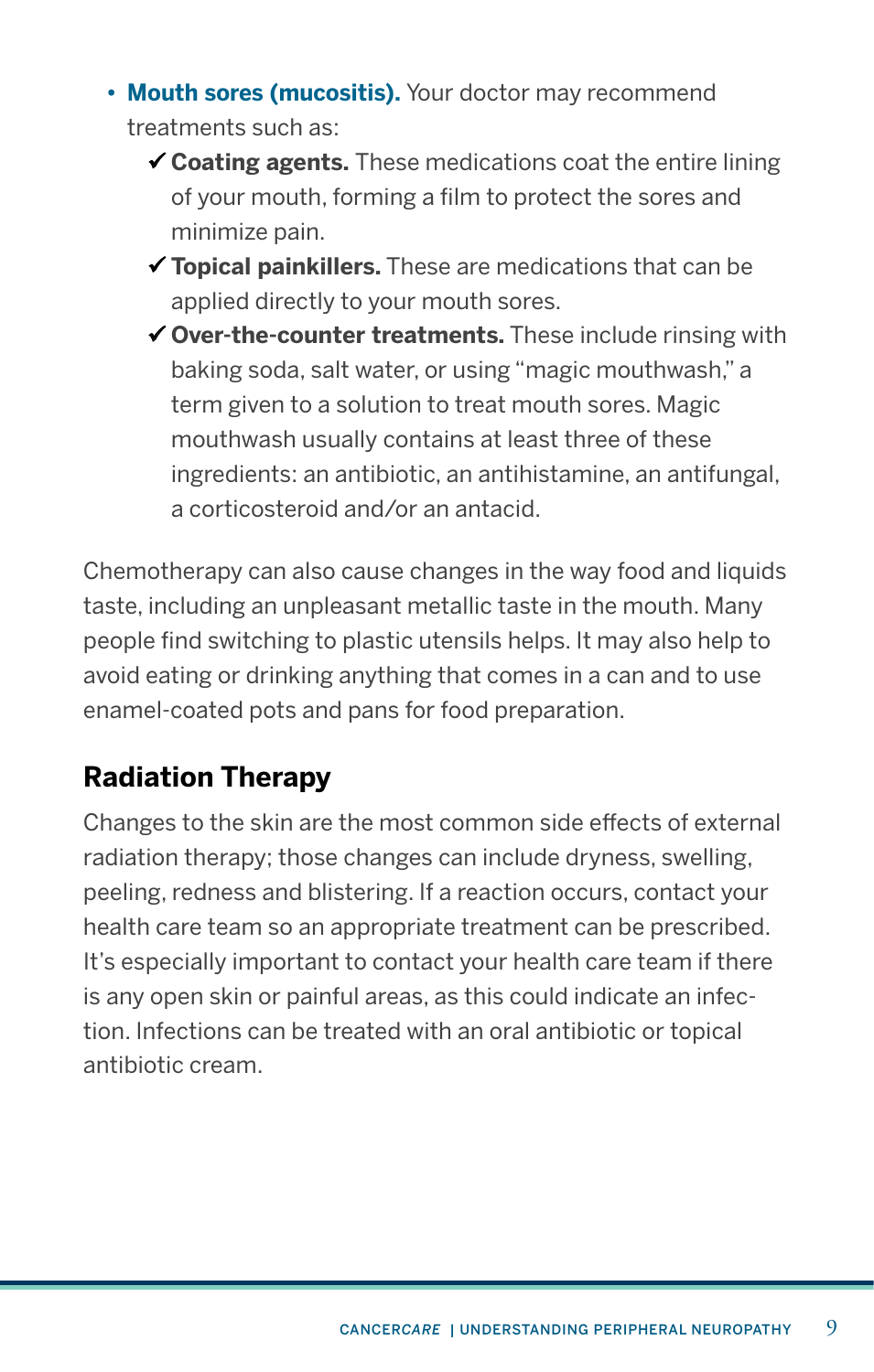<span id="page-11-0"></span>Side effects of internal radiation (brachytherapy) can include swelling, bruising, bleeding and pain at the spot where the radiation was delivered. It can also lead to short-term urinary symptoms, including incontinence or pain when urinating.

# General Side Effects

Some side effects may occur across treatment approaches. This section provides tips and guidance on how to manage these side effects should they occur.

## **Managing Digestive Tract Symptoms**

### *Nausea and vomiting*

- Avoid food with strong odors, as well as overly sweet, greasy, fried or highly seasoned food.
- Eat meals that are chilled, which often makes food more easily tolerated.
- Nibble on dry crackers or toast. These bland foods are easy on the stomach.
- Having something in your stomach when you take medication may help ease nausea.

## *Diarrhea*

- Drink plenty of water. Ask your doctor about using drinks, such as Gatorade, which provide electrolytes. Electrolytes are body salts that must stay in balance for cells to work properly.
- Over-the-counter medicines such as loperamide (Imodium A-D) and prescription drugs are available for diarrhea, but should be used only if necessary. If the diarrhea is bad enough that you need medicine, discuss it with your doctor or nurse.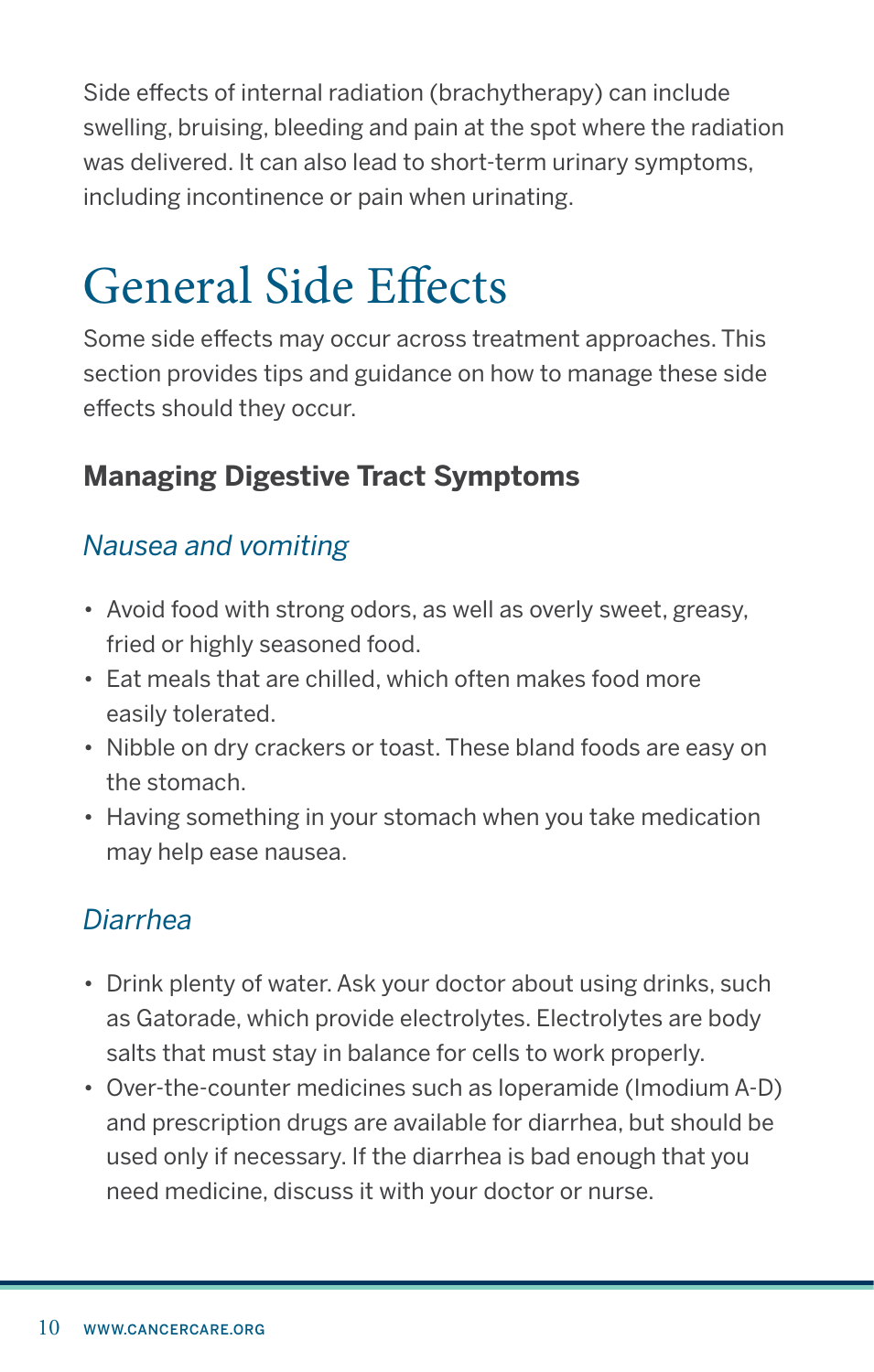- Choose fiber-dense foods such as whole grains, fruits and vegetables, all of which help form stools.
- Avoid food high in refined sugar and those sweetened with sugar alcohols, such as sorbitol and mannitol.

## *Loss of appetite*

- Eating small meals throughout the day is an easy way to take in more protein and calories, which will help maintain your weight.
- To keep from feeling full early, avoid liquids with meals or take only small sips (unless you need liquids to help swallow). Drink most of your liquids between meals.
- Keep high-calorie, high-protein snacks on hand, such as hard-boiled eggs, peanut butter, cheese, granola bars, liquid nutritional supplements, nuts, canned tuna or trail mix.
- If you are struggling to maintain your appetite, talk to your health care team about whether appetite-building medication could be right for you.

## *Constipation*

- As hydration is important to avoid constipation, make sure to drink plenty of fluids. Also, limit your intake of caffeine and alcoholic beverages, as they can cause dehydration.
- Include foods high in fiber in your daily diet, such as fruit (especially pears and prunes), vegetables, and cereals. If your health care team approves, you may want to add synthetic fiber to your diet, such as Metamucil, Citrucel or FiberCon.
- Be as physically active as you can, after checking with your health care team on the level of physical activity that is right for you.
- If your doctor has prescribed a "bowel regimen," make sure to follow it exactly.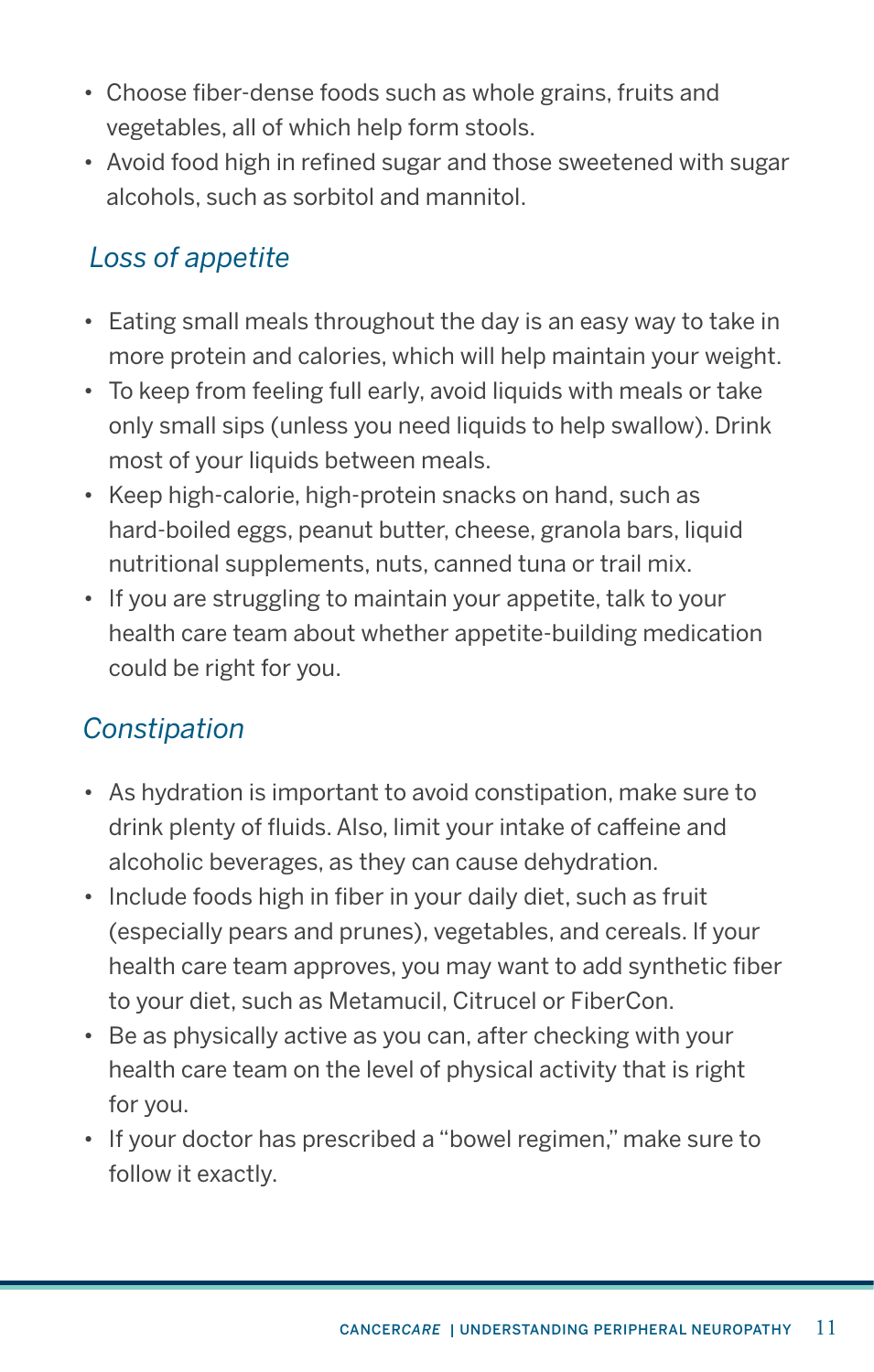## <span id="page-13-0"></span>**Managing Fatigue**

Fatigue (extreme tiredness not helped by sleep) is one of the most common side effects of many cancer treatments. If you are taking a medication, your doctor may lower the dose of the drug, as long as it does not make the treatment less effective. If you are experiencing fatigue, talk to your doctor about whether taking a smaller dose is right for you.

There are a number of other tips for reducing fatigue:

- Take several short naps or breaks during the day.
- Take short walks or do some light exercise, if possible.
- Try easier or shorter versions of the activities you enjoy.
- Ask your family or friends to help you with tasks you find difficult or tiring.
- Save your energy for things you find most important.

Fatigue can be a symptom of other illnesses, such as anemia, diabetes, thyroid problems, heart disease, rheumatoid arthritis and depression. So be sure to ask your doctor if they think any of these conditions may be contributing to your fatigue.

# The Role of Pharmacists in Your Cancer Treatment Journey

Pharmacists are highly accessible members of the health care community. While pharmacists are often employed by independent or chain drug stores, they also work in clinics, hospitals and specialty pharmacies (organizations which manage the dispensing, reimbursement, case management and other services specific to medications for complex or chronic conditions).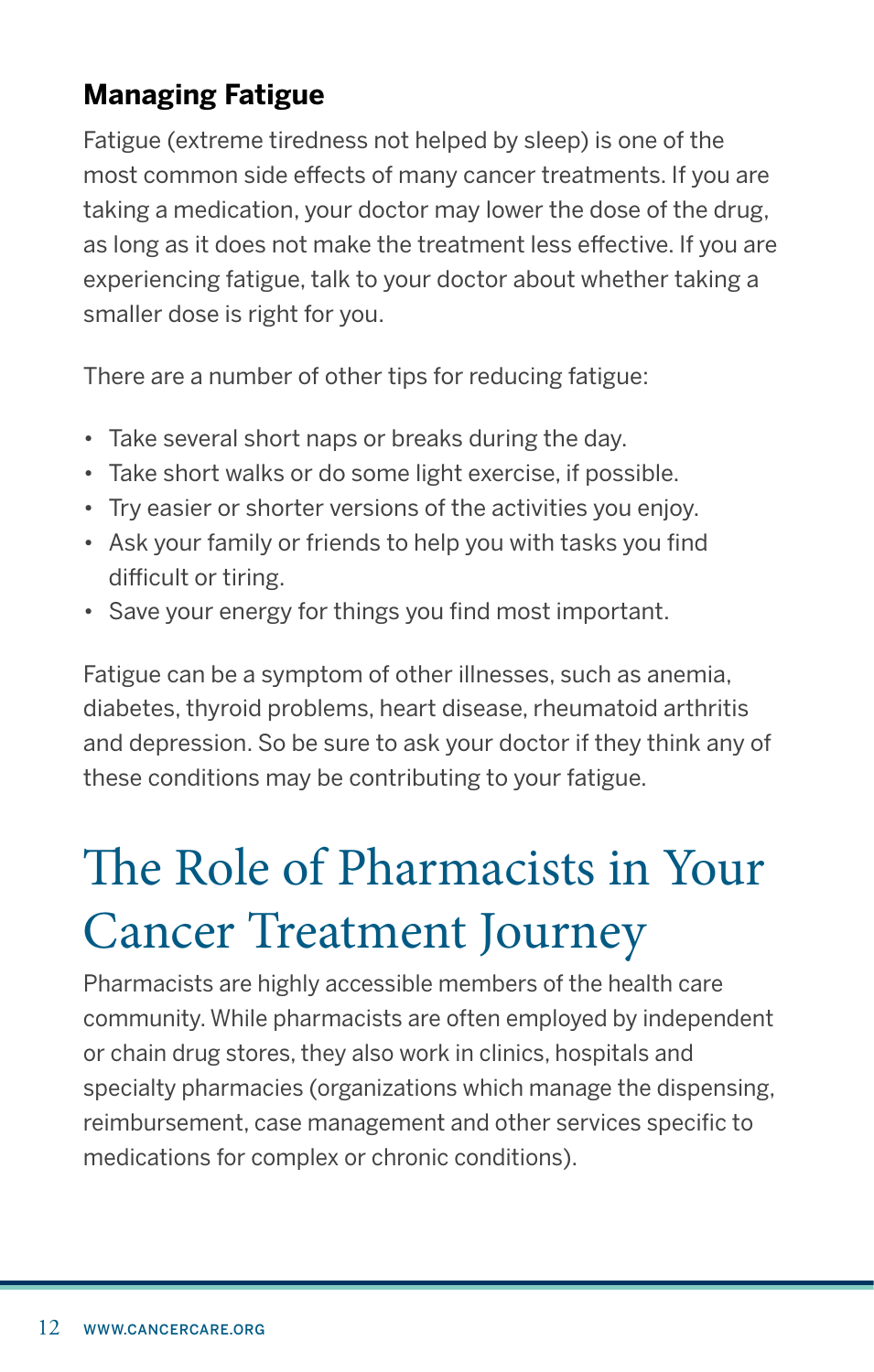Regardless of the type of medicine that a doctor prescribes, pharmacists help people by:

- **• Explaining how the medication works.** Your doctor or another member of your health care team may have reviewed the ins-and-outs of the medication when you received your prescription, but hearing the information more than once is helpful—especially at what can be a stressful time.
- **• Reinforcing how the medication is to be taken.** For example, some medications should be taken with meals; others should be taken on an empty stomach. If the medication is self administered via an injection, the pharmacist can explain the proper injection technique.
- **• Reviewing possible side effects.** This information is provided in the Package Insert (PI) that accompanies the medication, but it can be valuable to hear it explained in everyday language. The pharmacist can also monitor any side effects you may experience and offer guidance (in collaboration with your health care team) on possible ways to relieve the symptoms these side effects may cause.
- **• Explaining what your insurance covers.** An insurer may require that the generic version of the drug be dispensed, if one exists. Your pharmacist can help explain any differences between the original drug and the covered drug, including any out-of-pocket cost implications.

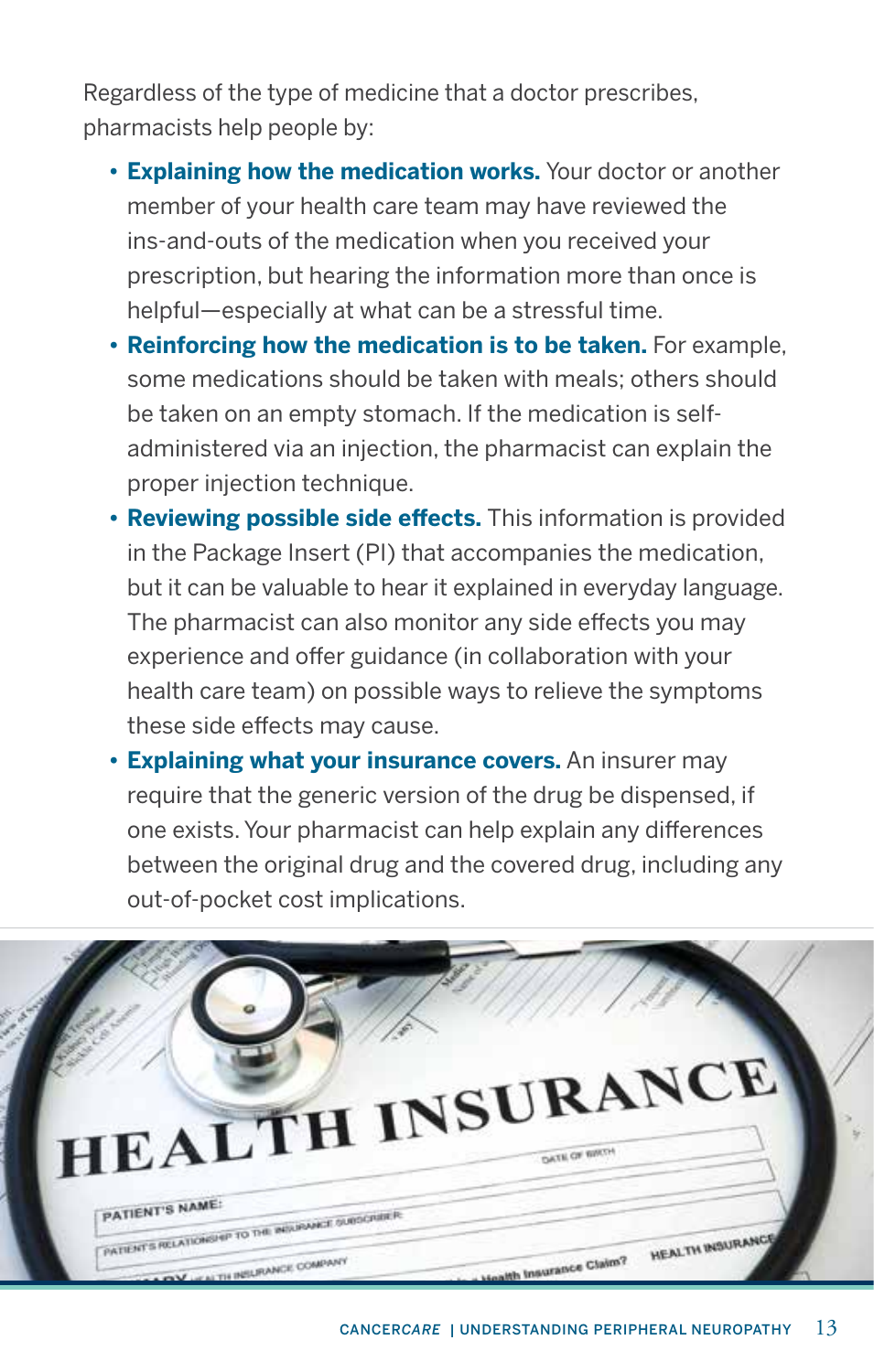#### **• Ensuring patients take their medication as prescribed.**

Pharmacists can provide tips to help you take your medication as prescribed, such as using a pill sorter to stay organized, and signing up for automated refill reminder calls or text messages from the pharmacy. They may also suggest you download a medication reminder app for use on your smart phone or tablet. Many of these apps are available for free or at a small cost.

**• Recommending financial resources.** There are a number of financial aid organizations and patient assistance programs available to help patients with their out-of-pocket expenses. Your pharmacist can be a good source of information about these resources.

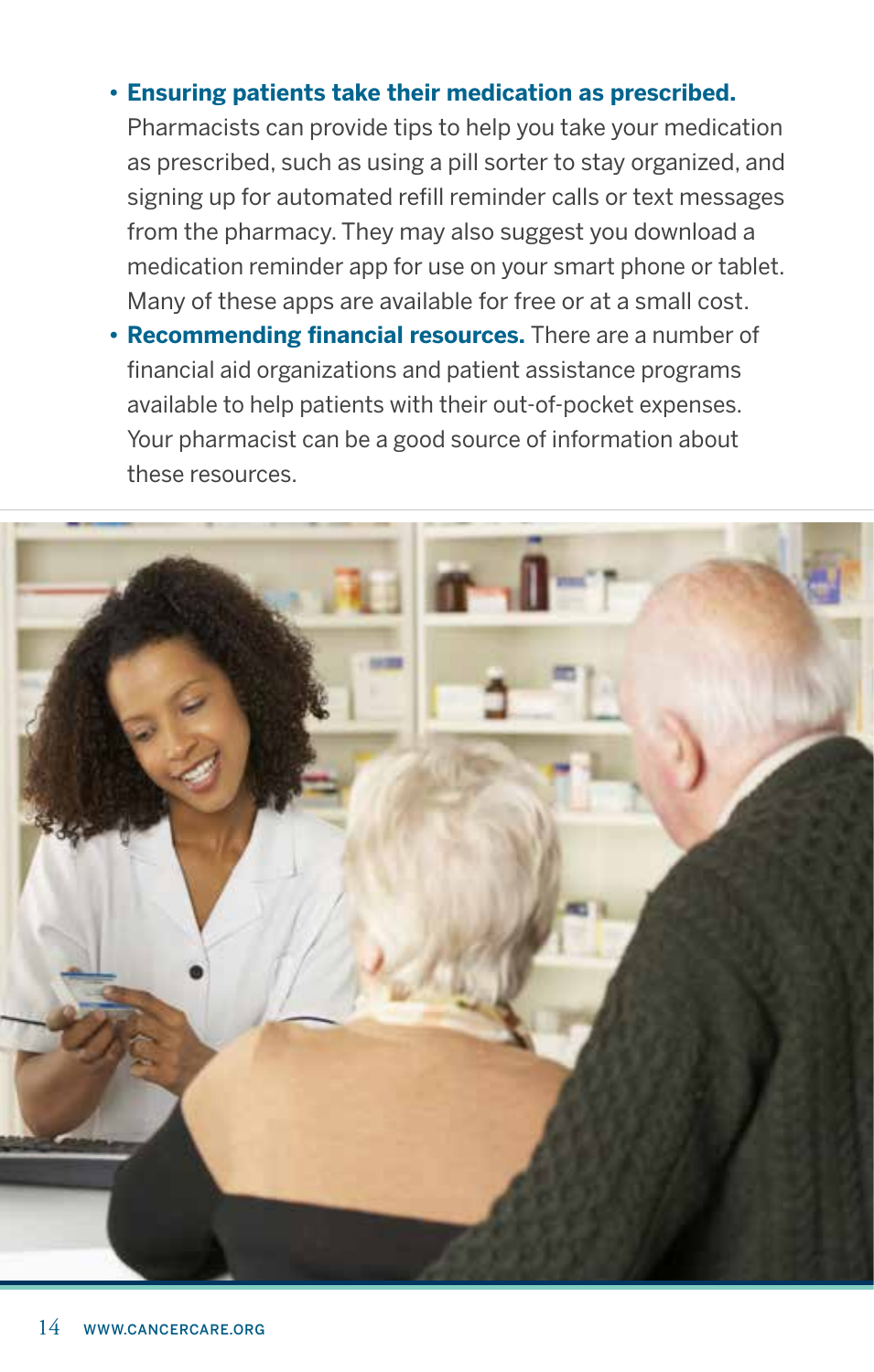# <span id="page-16-0"></span>Communicating With Your Health Care Team

As you manage your cancer, it's important to remember that you are a consumer of health care. The best way to make decisions about health care is to educate yourself about your diagnosis and the members of your health care team, including doctors, nurses, nurse practitioners, physician assistants, dietitians, social workers, pharmacists and patient navigators.

Here are some tips for improving communication with your health care team:

**Start a health care journal.** Having a health care journal or notebook (either on paper or in a digital format) will allow you to keep all of your health information in one place. You may want to write down the names and contact information of the members of your health care team, as well as any questions for your doctor. Keep a list of your current medication, including frequency and dose taken, and a diary of your daily experiences with cancer and treatment. You can separate your journal or notebook into different sections to help keep it organized.

**Prepare a list of questions.** Before your next medical appointment, write down your questions and concerns. Because your doctor may have limited time, you should ask your most important questions first, and be as specific as possible.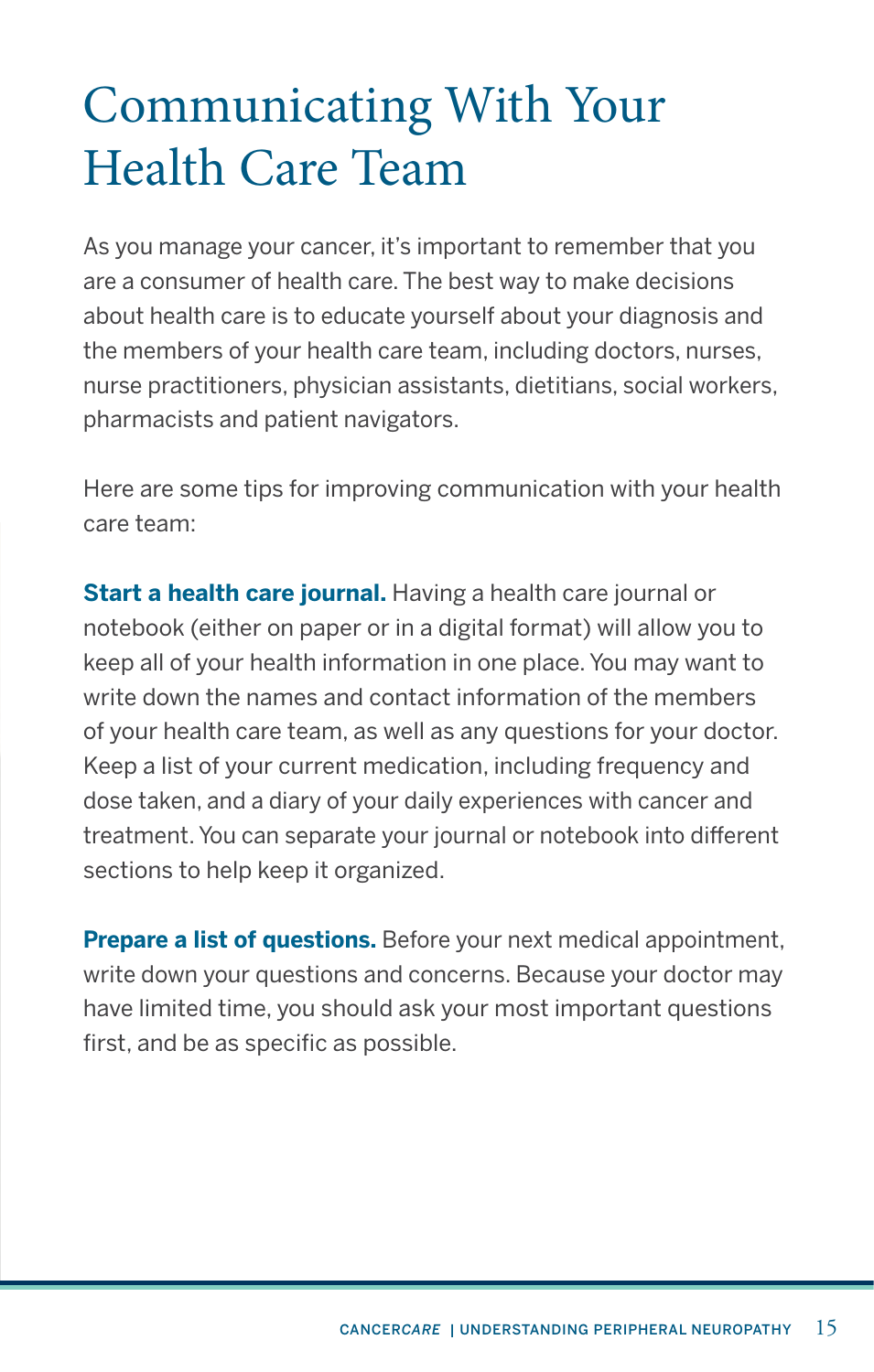**Bring someone with you to your appointments or have them be present during telehealth sessions.** Even if you have a journal and a prepared list of questions or concerns, it's always helpful to have support during your appointments. The other person can serve as a second set of ears. They may also think of questions to ask your doctor or remember details about your symptoms or treatment that you may have forgotten.

**Write down your doctor's answers.** Taking notes will help you remember your doctor's responses, advice, and instructions. If you cannot write down the answers, ask the person who accompanies you to take notes for you. If you have a mobile device, like a tablet or smartphone, ask if you can use it to take notes. Writing notes will help you review the information later.

**Record your visit if your doctor allows it.** Recording the conversation with your doctor gives you a chance to hear specific information again or share it with family members or friends.

#### **Incorporate other health care professionals into your team.**

Your medical oncologist is an essential member of your health care team, but there are other health care professionals who can help you manage your diagnosis and treatment:

- Your primary care physician should be kept updated about your cancer treatment and any test results.
- Your local pharmacist is a great source of knowledge about the medications you are taking. Have all of your prescriptions filled at the same pharmacy to avoid the possibility of harmful drug interactions.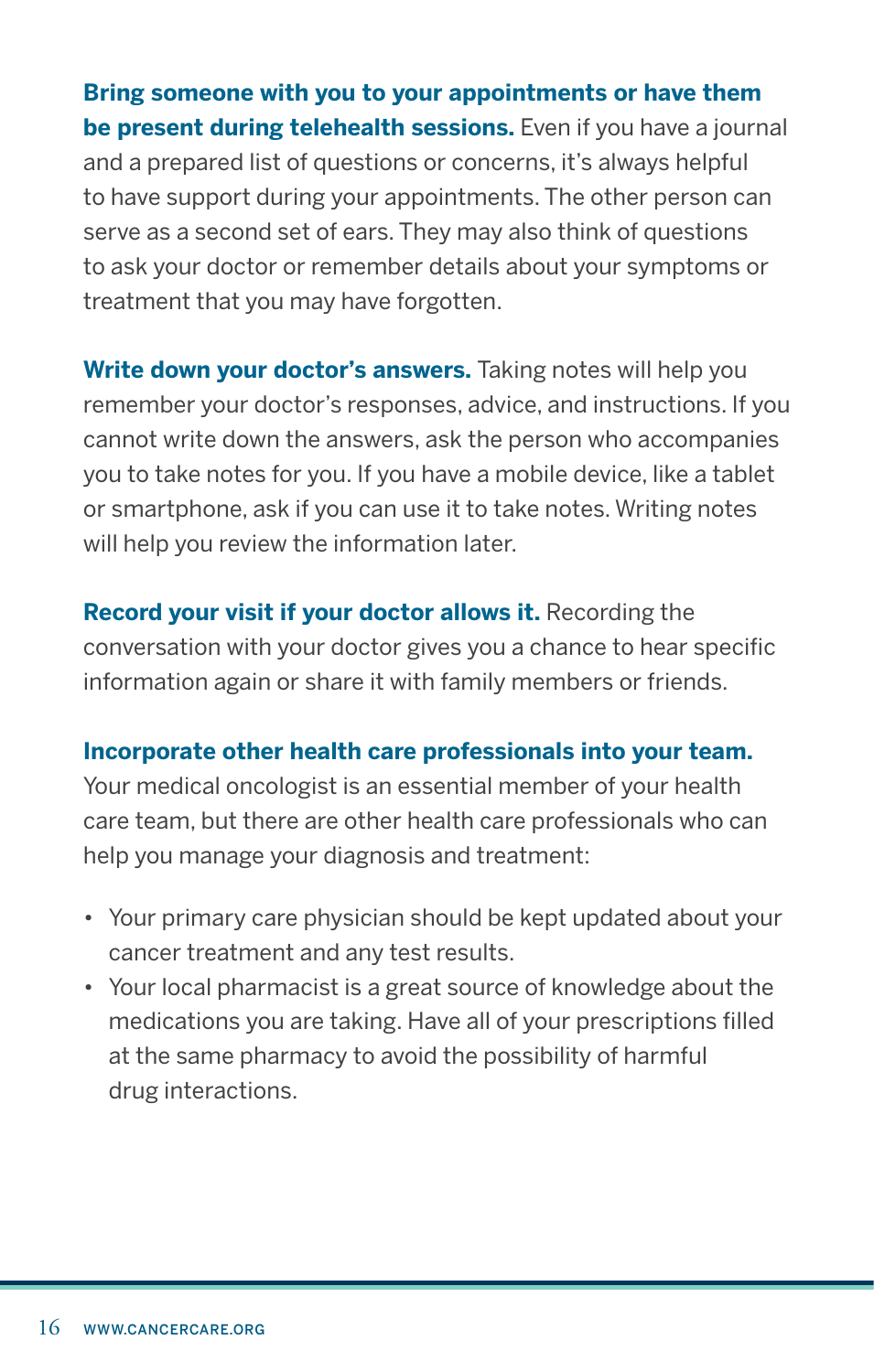- <span id="page-18-0"></span>• Make sure your oncologist knows of any other medical conditions you have or any pain you are experiencing, so that they can consult with your primary care physician or your specialist if needed.
- Ask your oncologist to send a summary of your visits to your primary care physician and all doctors involved in your care.

Remember, there is no such thing as over-communication.

# Cancer*Care's* Free Support Services and Programs

**It can be very difficult to receive a diagnosis of cancer, and adjusting to the necessary changes in your life can be challenging.** 

Cancer*Care®* can help. We are a national nonprofit organization providing free, professional services to anyone affected by cancer. Our licensed oncology social workers can provide support and education, help in navigating the complicated health care system and offer information on support groups and other resources.

To learn more about how Cancer*Care* helps, call us at 800-813-HOPE (4673) or visit www.cancercare.org.

You will likely also build your own personal support network composed of family and friends. In doing so, it's best to take some time to think about the people in your life and how they are best suited to help. Match the task to their strengths—ask a family member who loves to shop to pick up something for you at the store, or ask a friend who's a good listener to come over for a chat.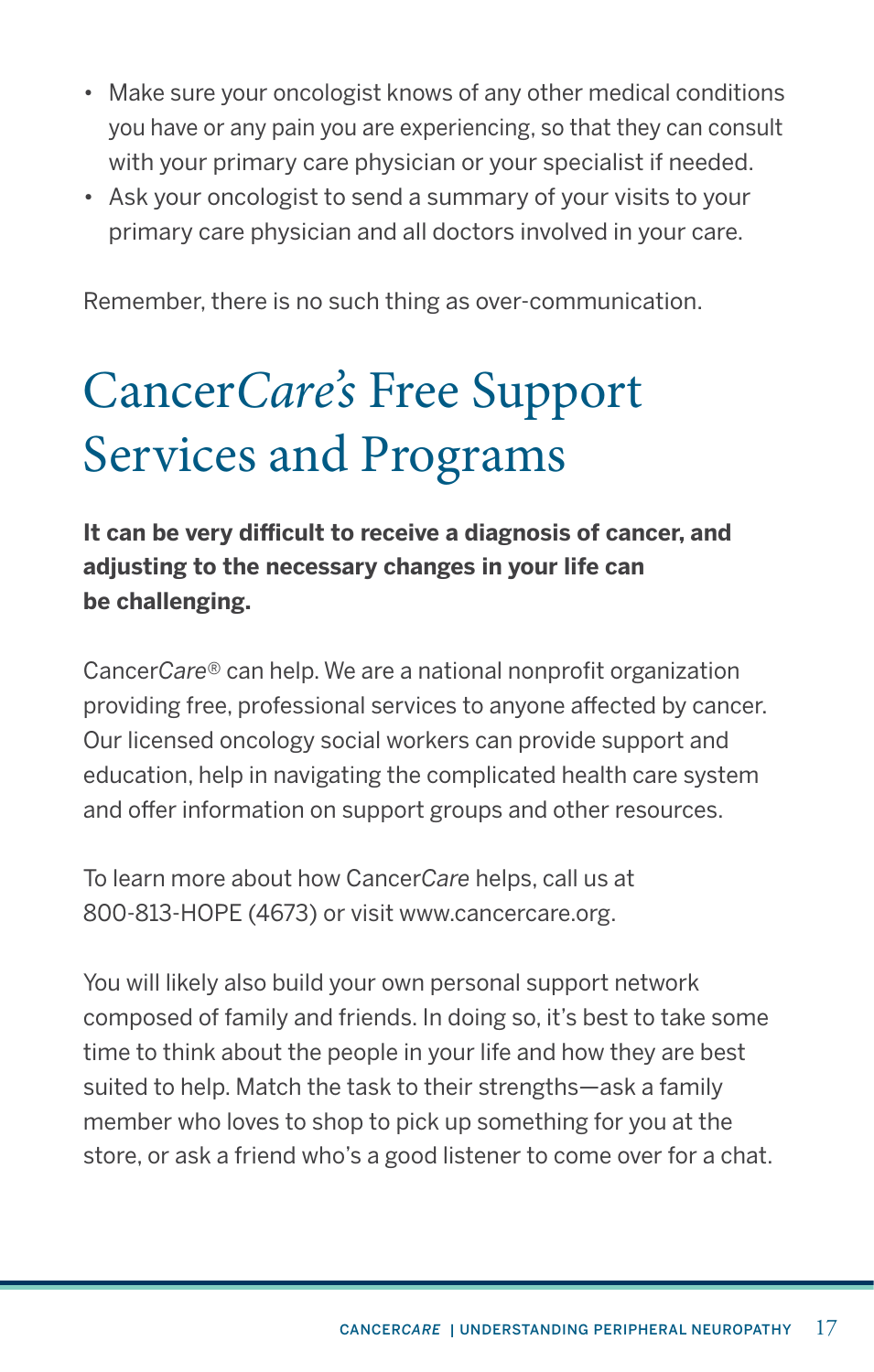### <span id="page-19-0"></span>**MORE ABOUT PERIPHERAL NEUROPATHY**

# Frequently Asked Questions

#### Q. Can you share tips for dealing with peripheral neuropathy in cold weather?

A. Peripheral neuropathy can be particularly challenging in cold weather. Prolonged exposure to cold causes the body to slow blood circulation to the hands and feet in an effort to preserve the body's core temperature. The reduced blood flow can intensify neuropathy symptoms and potentially cause further damage to already affected peripheral nerves.

Here are some cold-weather tips to lessen the pain and lower your risk of further nerve damage:

- Wear warm, dry clothing.
- Protect your hands and feet by wearing thick socks and thick mittens or gloves.
- Take intermittent breaks from the cold to reduce your exposure to extreme temperatures.
- Limit or avoid caffeine before an outing as it can temporarily cause blood vessels to narrow.
- Incorporate exercise into your routine to improve overall circulation.

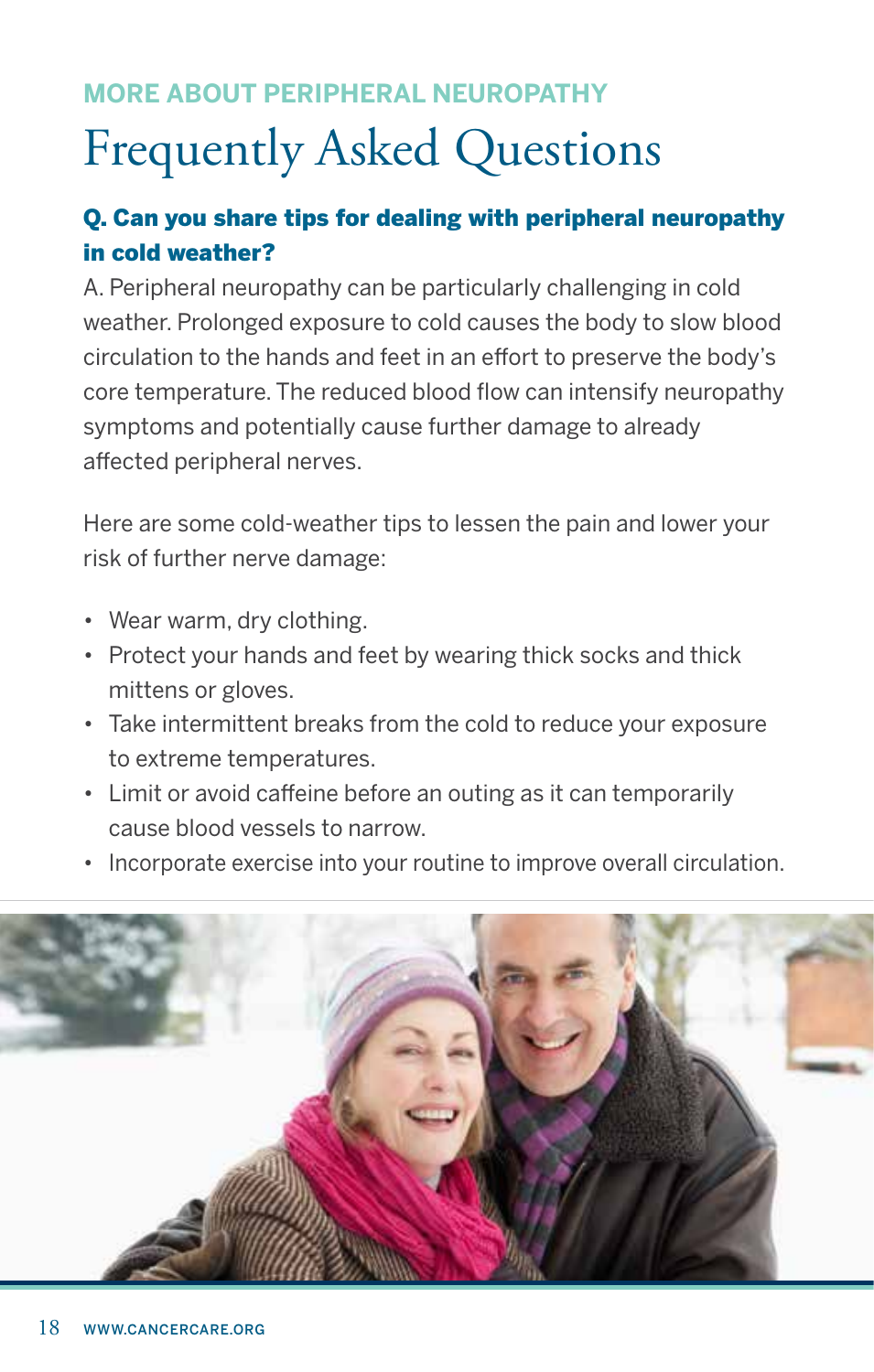### Q. I've been experiencing neuropathy along with other types of pain. What information should I discuss with my health care team?

A. It's important that you report any pain or discomfort you experience to your health care team right away. Following are key points to discuss with a member of your health care team:

- **• Where the pain occurs.** Is the pain in one or multiple locations in your body?
- **• The nature of the pain.** Is it dull, sharp, stabbing, burning or pinching?
- **• When the pain occurs.** Was there a specific event that preceded the occurrence of the pain?
- **• How long it has lasted.** When did it first occur?
- **• How strong it is.** How would you rate the strength of the pain on a scale of 1 to 10, with 1 being the least amount of pain and 10 being the most intense?
- **• Whether anything makes the pain worse.** Does standing or sitting make it hurt more? Is it worse at night and better during the day?
- **• Whether anything makes the pain better.** Do you feel better if you apply ice or heat to the area? Does it help if you lie down or walk around? Do over-the-counter medications help?
- **• Whether the pain is "breakthrough."** Is your pain normally well-controlled but has now flared, in spite of the medication you are taking?
- **• How the pain is affecting your everyday life.** Is your sleep or appetite affected? Are you able to perform your normal activities?

It may be helpful to keep a "pain journal" with the above information, so that you have specific details to share when you talk to your healthcare team about your pain.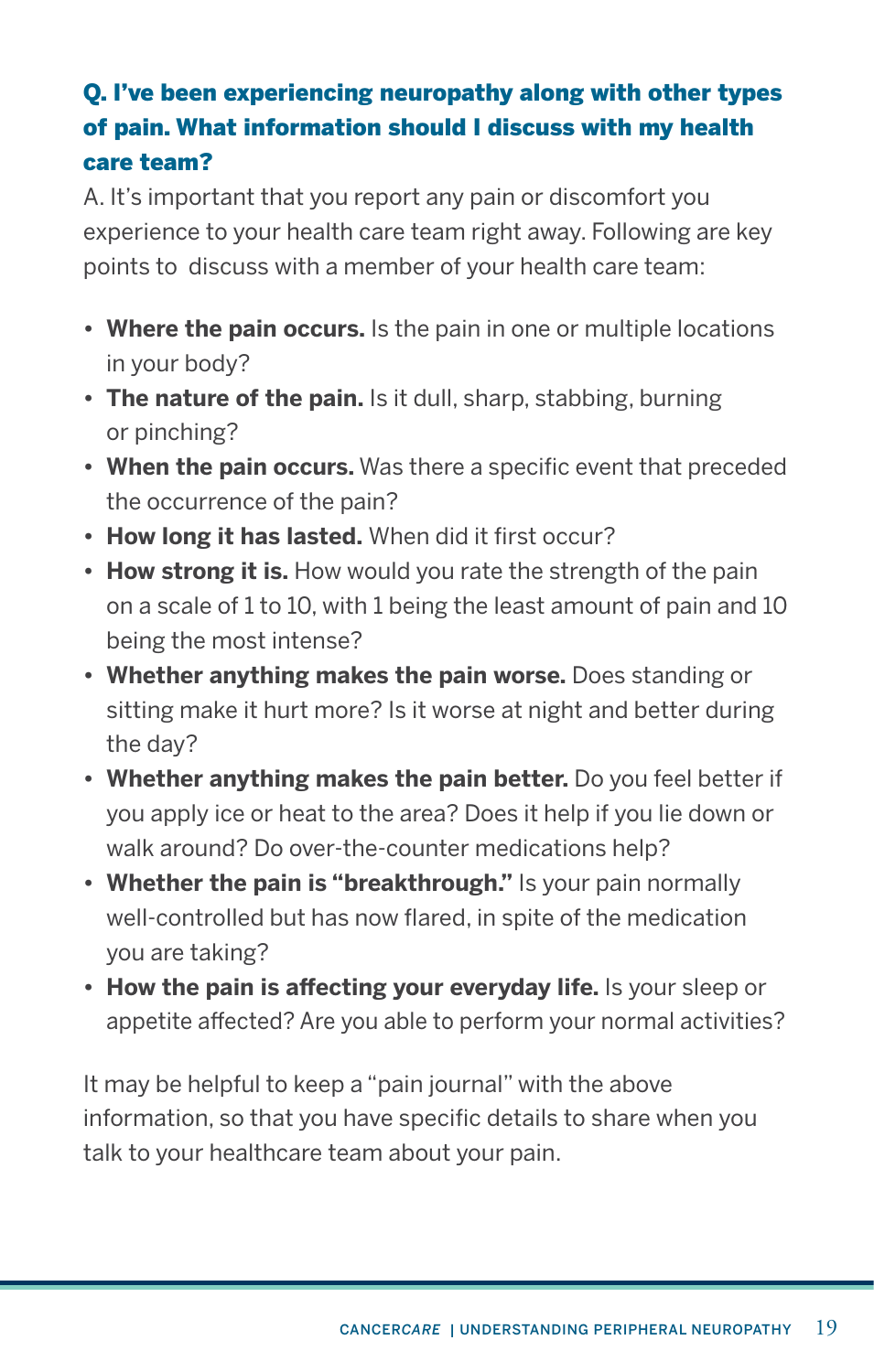#### Q. What is biofeedback therapy and can it help with neuropathic pain?

A. Biofeedback therapy can be used to treat chronic pain, including the pain associated with peripheral neuropathy. This type of therapy uses technology to measure certain involuntary body functions, such as heartbeat, blood pressure, and muscle tension. It also identifies how changes (physical responses) in these functions affect the person's level of pain. A trained therapist then teaches the use of relaxation techniques to control the physical responses, which can lead to the elimination or reduction of pain.

Relaxation techniques that may be trained include:

- Deep breathing exercises
- Guided imagery, in which you concentrate on a place or situation that you find peaceful
- Alternately tightening and relaxing different muscle groups
- Mindfulness meditation, designed to focus your thoughts while allowing you to let go of negative emotions

Ask a member of your health care team if biofeedback therapy could be right for you.

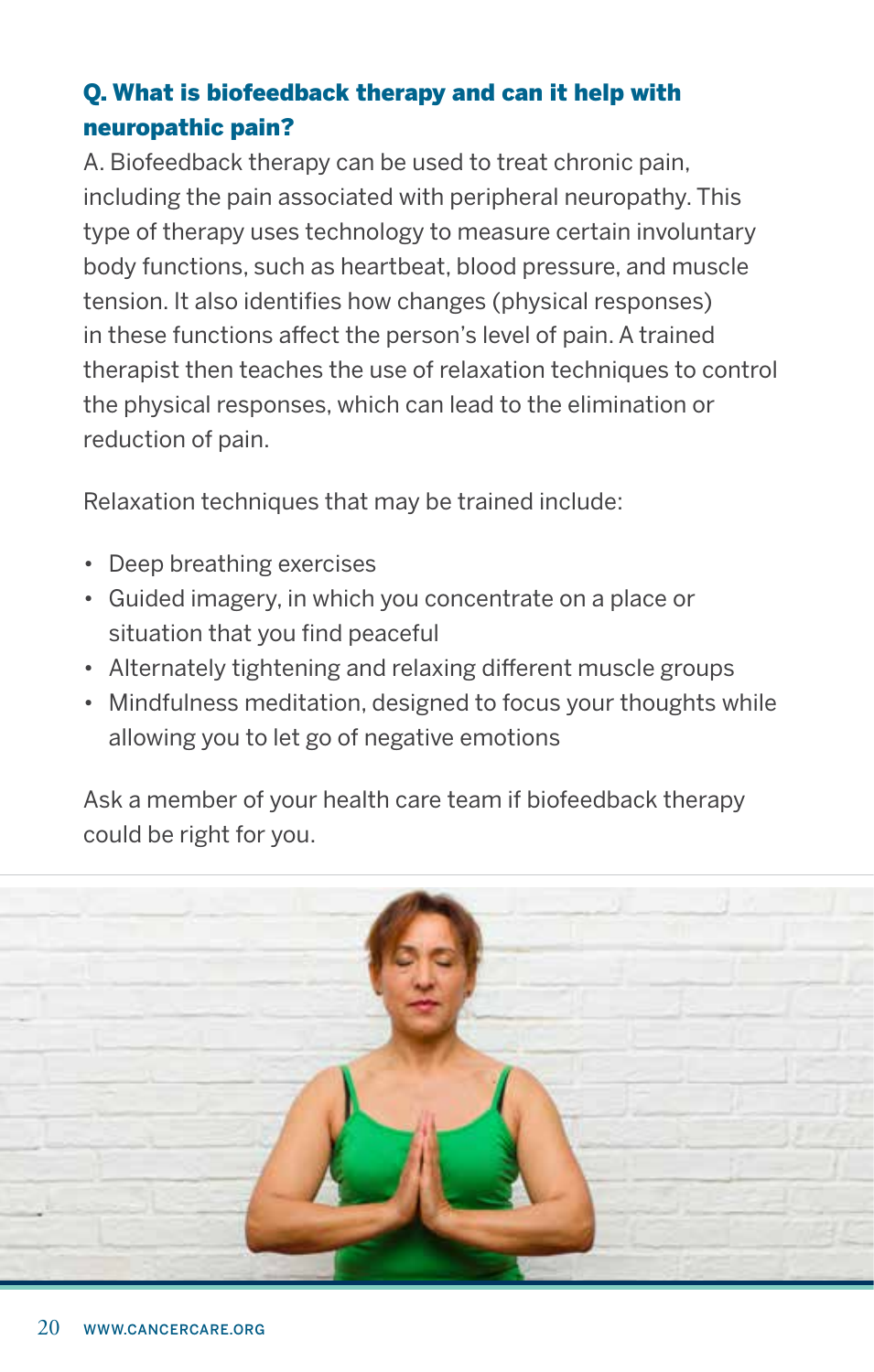## <span id="page-22-0"></span>Resources

#### Cancer*Care*®

800-813-HOPE (800-813-4673) [www.cancercare.org](https://www.cancercare.org/)

American Cancer Society 800-227-2345 [www.cancer.org](https://www.cancer.org/)

#### Cancer.Net

Patient information from the American Society of Clinical Oncology 888-651-3038 [www.cancer.net](https://www.cancer.net/)

National Cancer Institute

800-422-6237 [www.cancer.gov](https://www.cancer.gov/) 

Cancer Support Community 888-793-9355 [www.cancersupportcommunity.org](https://www.cancersupportcommunity.org/)

National Coalition for Cancer Survivorship

877-622-7937 www.canceradvocacy.org

Medicine Assistance Tool [www.medicineassistancetool.org](https://www.medicineassistancetool.org/)

#### CLINICAL TRIALS WEBSITES

EmergingMed [www.emergingmed.com](https://app.emergingmed.com/emed/home) 

National Cancer Institute [www.cancer.gov](https://www.cancer.gov/)

This booklet is supported by AbbVie and Bristol Myers Squibb.